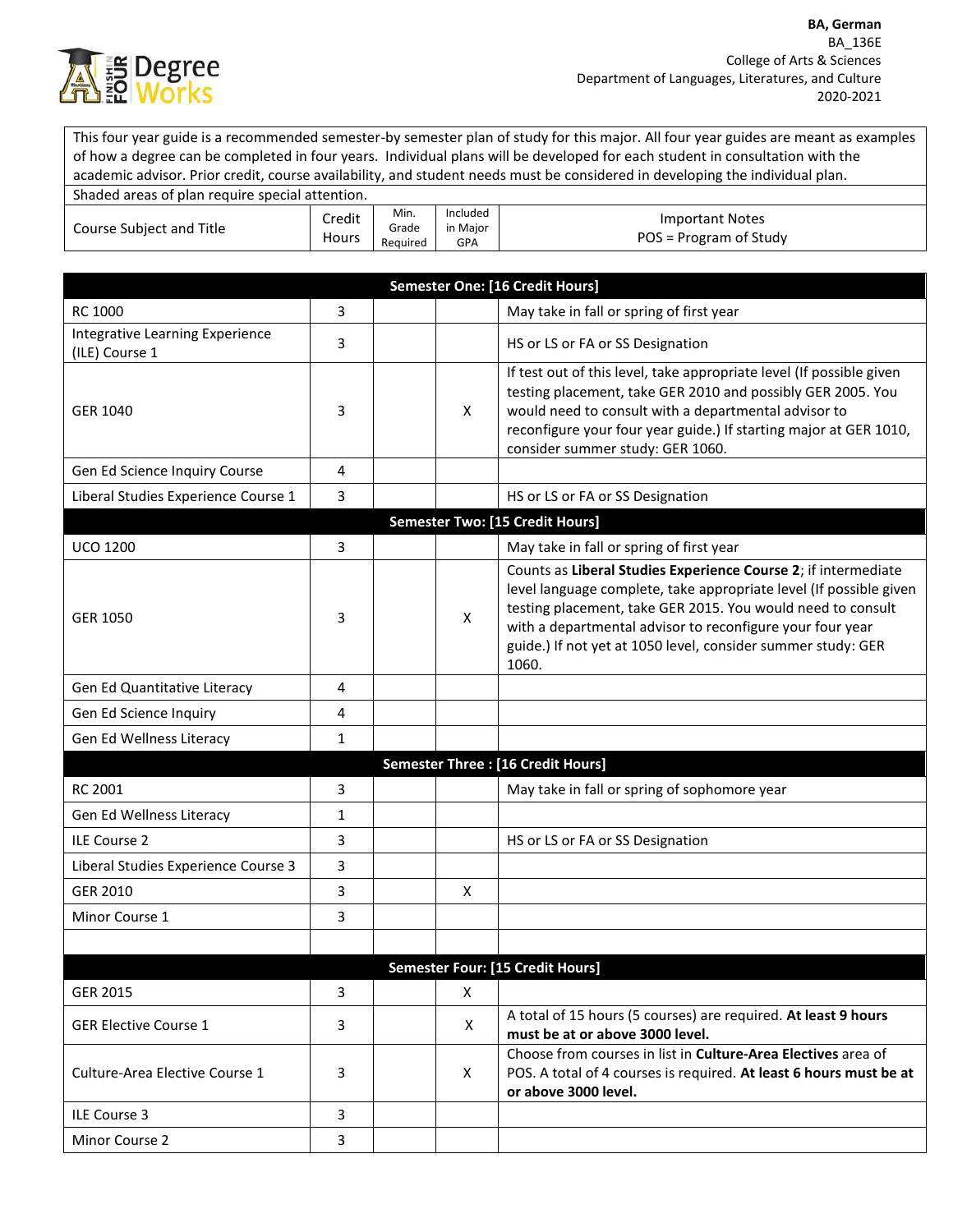

This four year guide is a recommended semester-by semester plan of study for this major. All four year guides are meant as examples of how a degree can be completed in four years. Individual plans will be developed for each student in consultation with the academic advisor. Prior credit, course availability, and student needs must be considered in developing the individual plan. Shaded areas of plan require special attention. Course Subject and Title **Credit** Hours Min. Grade Required Included in Major GPA Important Notes POS = Program of Study

|                                     |   |              | A minimum of 3-6 hours of Study Abroad is required. Please see your advisor to start the process of completing this experience                              |
|-------------------------------------|---|--------------|-------------------------------------------------------------------------------------------------------------------------------------------------------------|
|                                     |   |              | <b>Semester Five: [15 Credit Hours]</b>                                                                                                                     |
|                                     |   |              |                                                                                                                                                             |
| Culture-Area Elective Course 2      | 3 | X            | Choose from courses in list in Culture-Area Electives area of<br>POS. A total of 4 courses is required. At least 6 hours must be at<br>or above 3000 level. |
| Liberal Studies Experience Course 4 | 3 |              | HS or LS or FA or SS Designation                                                                                                                            |
| Minor Course 3                      | 3 |              |                                                                                                                                                             |
| Minor Course 4                      | 3 |              |                                                                                                                                                             |
| <b>Free Elective</b>                | 3 |              |                                                                                                                                                             |
|                                     |   |              | <b>Semester Six: [15 Credit Hours]</b>                                                                                                                      |
| GER 3021 or 3050                    | 3 | $\mathsf{X}$ | [WID]                                                                                                                                                       |
| <b>GER Elective Course 2</b>        | 3 | X            | A total of 15 hours (5 courses) are required. At least 9 hours<br>must be at or above 3000 level.                                                           |
| <b>GER Elective Course 3</b>        | 3 | X            | A total of 15 hours (5 courses) are required. At least 9 hours<br>must be at or above 3000 level.                                                           |
| <b>Free Elective</b>                | 3 |              |                                                                                                                                                             |
| Minor Course 5                      | 3 |              |                                                                                                                                                             |
|                                     |   |              | Semester Seven: [15 Credit Hours]                                                                                                                           |
| <b>GER Elective Course 4</b>        | 3 | X            | A total of 15 hours (5 courses) are required. At least 9 hours<br>must be at or above 3000 level.                                                           |
| Culture-Area Elective Course 3      | 3 | X            | Choose from courses in list in Culture-Area Electives area of<br>POS. A total of 4 courses is required. At least 6 hours must be at<br>or above 3000 level. |
| Minor Course 6                      | 3 |              | If needed for an 18 hour minor; otherwise Free Elective                                                                                                     |
| <b>Free Elective</b>                | 3 |              |                                                                                                                                                             |
| <b>Free Elective</b>                | 3 |              |                                                                                                                                                             |
|                                     |   |              | Semester Eight: [13 Credit Hours]                                                                                                                           |
| <b>GER Elective Course 5</b>        | 3 | X            | A total of 15 hours (5 courses) are required. At least 9 hours<br>must be at or above 3000 level.                                                           |
| <b>LLC 4575</b>                     | 1 | X            | <b>CAPSTONE</b>                                                                                                                                             |
| Culture-Area Elective Course 4      | 3 | X            | Choose from courses in list in Culture-Area Electives area of<br>POS. A total of 4 courses is required. At least 6 hours must be at<br>or above 3000 level. |
| Minor Course 7                      | 3 |              | If needed for a 21 hour minor; otherwise Free Elective                                                                                                      |
| <b>Free Elective</b>                | 3 |              | Take enough Free Electives to reach the minimum 120 required<br>for the degree.                                                                             |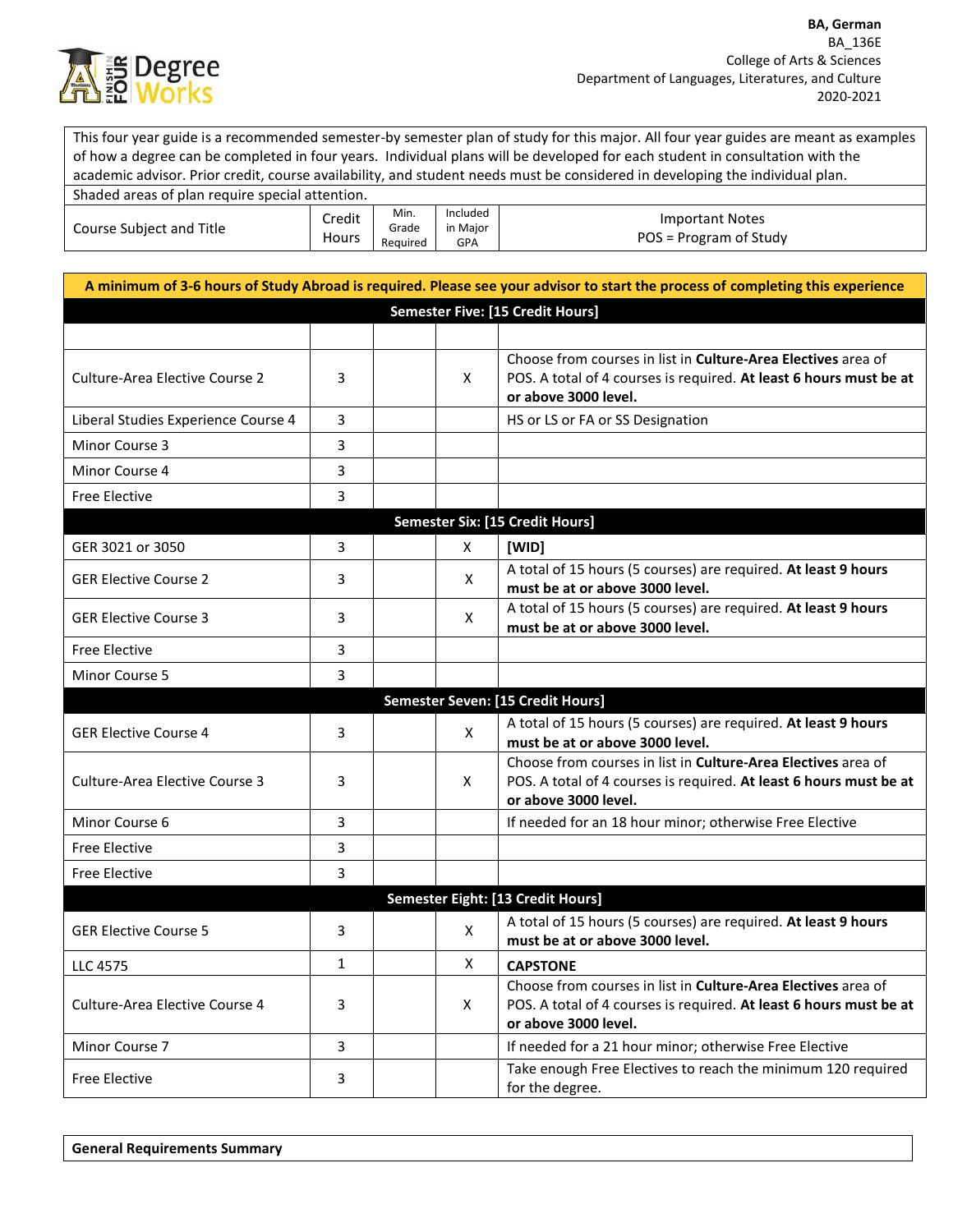

| This four year guide is a recommended semester-by semester plan of study for this major. All four year guides are meant as examples |         |                                    |                                                  |  |           |                                                                                                                              |  |
|-------------------------------------------------------------------------------------------------------------------------------------|---------|------------------------------------|--------------------------------------------------|--|-----------|------------------------------------------------------------------------------------------------------------------------------|--|
| of how a degree can be completed in four years. Individual plans will be developed for each student in consultation with the        |         |                                    |                                                  |  |           |                                                                                                                              |  |
|                                                                                                                                     |         |                                    |                                                  |  |           | academic advisor. Prior credit, course availability, and student needs must be considered in developing the individual plan. |  |
| Shaded areas of plan require special attention.                                                                                     |         |                                    |                                                  |  |           |                                                                                                                              |  |
| Min.<br>Credit<br>Course Subject and Title<br>Grade<br><b>Hours</b><br>Required                                                     |         | Included<br>in Major<br><b>GPA</b> | <b>Important Notes</b><br>POS = Program of Study |  |           |                                                                                                                              |  |
| Minimum                                                                                                                             | Gen Ed. | Writing                            |                                                  |  |           | Minimum                                                                                                                      |  |
| <b>Total Hours</b><br>Hours                                                                                                         |         |                                    |                                                  |  | Major GPA | Overall GPA                                                                                                                  |  |
| 120                                                                                                                                 | 44      | RC 1000 and RC 2001                |                                                  |  | 2.0       | 2.0                                                                                                                          |  |

## **All GER courses and all courses in Major Requirements area on Program of Study count in major GPA.**

**\*Some minors require a 2.0 GPA. See Programs of Study for information.**

| <b>General Education Program Model - 44 Semester Hours Total</b> |               |                                                                                 |  |  |  |  |
|------------------------------------------------------------------|---------------|---------------------------------------------------------------------------------|--|--|--|--|
| <b>Hours</b><br><b>Program Categories</b>                        |               | Important Notes – Be sure to check for Gen Ed courses required in<br>your major |  |  |  |  |
| First Year Seminar                                               | 3             | Can be taken first or second semester of freshman year                          |  |  |  |  |
| <b>Wellness Literacy</b>                                         | $\mathcal{P}$ |                                                                                 |  |  |  |  |
| <b>Quantitative Literacy</b>                                     | 4             |                                                                                 |  |  |  |  |
| <b>First Year Writing</b>                                        | 3             | Can be taken first or second semester of freshman year                          |  |  |  |  |
| Sophomore Writing                                                | 3             |                                                                                 |  |  |  |  |
| Integrative Learning Experience                                  | 9             | Must choose a minimum of two disciplines                                        |  |  |  |  |
| Liberal Studies Experience                                       | 12            | Must choose a minimum of three disciplines                                      |  |  |  |  |
| Science Inquiry                                                  | 8             |                                                                                 |  |  |  |  |
|                                                                  |               |                                                                                 |  |  |  |  |

You must also meet the Fine Arts, Literary Studies, Historical Studies, and the Social Science Designations. Those may be met within the Integrative Learning Experience and the Liberal Studies Experience.

## **Additional Notes:**

- Minor outside German required for this degree.
- A major in German is an excellent double major combined with a variety of disciplines from biology and history to political science and global studies. We encourage students to speak early with a German faculty member about their interests and plans!
- Foreign language requirement:
	- o It is possible for students to complete a major in Languages, Literatures and Cultures with a concentration in German even if they have no prior experience in German, i.e. they begin in fall freshmen year with GER 1010. Students should consult a faculty member about their possible course of study.
	- o The following applies for students interested in the major who have prior knowledge of German:
		- For students who place above GER 1010, 1020, 1040 or 1050, those courses in the Four Year Guide should be replaced with Free Electives.
		- Due to the various levels at which students enter the language major, significant adjustments to the 4-year plan may be necessary.